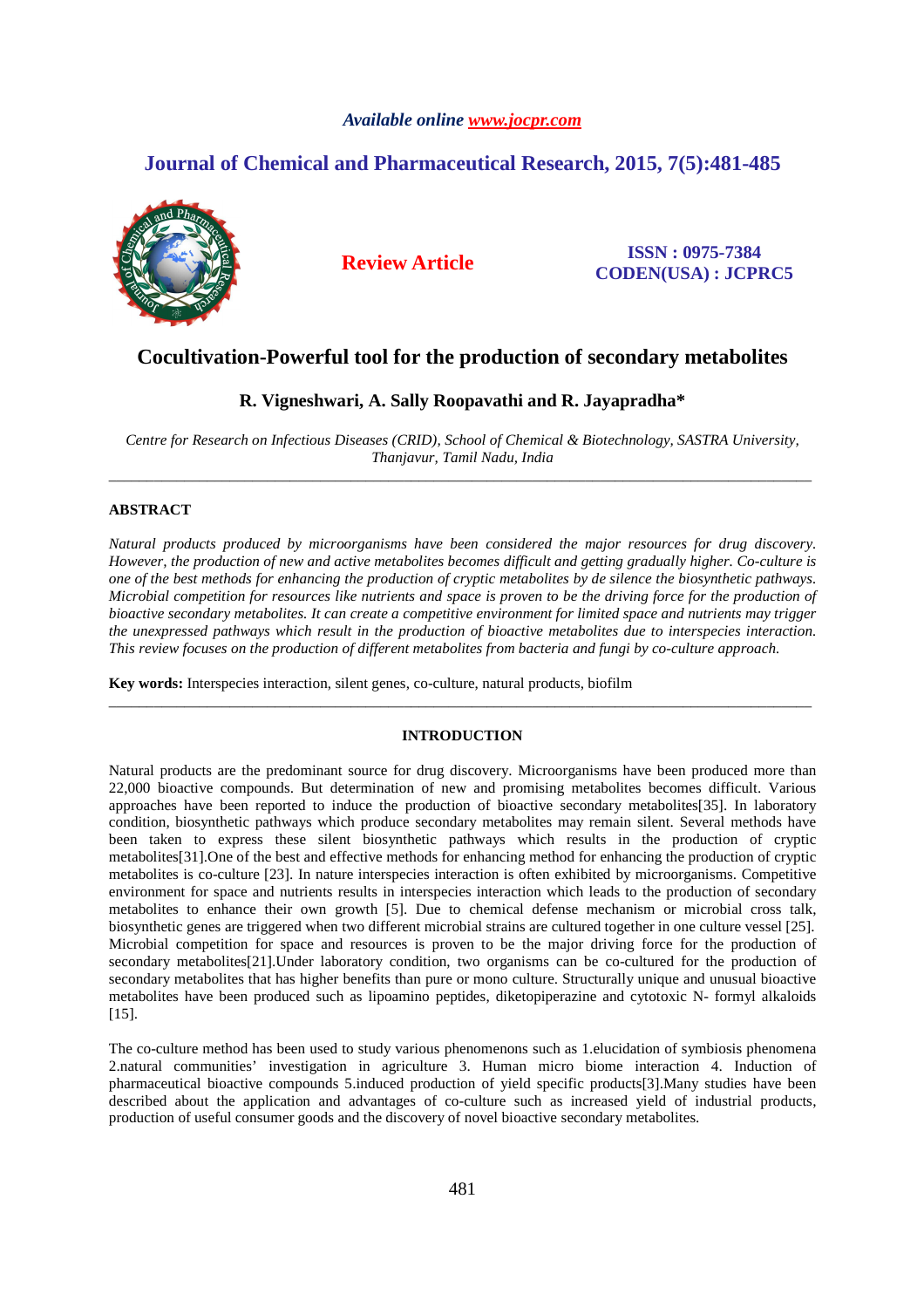### **MICROBIAL INTERACTIONS**

Microbial interactions or Interspecies interactions are omnipresent that can be found in ecology [3]. Due competitive environment for nutrients and space organisms involve in interspecies interactions which results in the formation of secondary metabolites to enhance their own growth and to prevent from other organisms. Cell to cell communication can be occurred through chemical signaling molecules such as auto inducer or biofilm formations [2].

*\_\_\_\_\_\_\_\_\_\_\_\_\_\_\_\_\_\_\_\_\_\_\_\_\_\_\_\_\_\_\_\_\_\_\_\_\_\_\_\_\_\_\_\_\_\_\_\_\_\_\_\_\_\_\_\_\_\_\_\_\_\_\_\_\_\_\_\_\_\_\_\_\_\_\_\_\_\_*



**Figure 1: Types of interactions in co-culture [9]** 

### **BACTERIAL FUNGAL INTERACTIONS IN CO-CULTURE**

Bacteria and fungi are the predominant source in secondary metabolite production[27]. The interaction between bacteria and fungi leads to the production of many secondary metabolites. The first antibiotic penicillin was discovered from the interaction of bacteria and fungi [26].The physical interaction between bacteria and fungi is mainly based on biofilm formation. The bacterial and fungal biofilm can be existed as mixed complex or fungi can be provided biotic support for the establishment of bacterial biofilm [11]. Different types of bacterial fungal interactions involved in secondary metabolites production such as 1. Interaction based on signaling 2.Antibiosis interaction 3. Cooperative metabolism interaction 4.Chemotaxis and cellular contacts [9].

The co-culture of *Aspergillus fumigatus* and *Streptomyces bullii* can produce the Ergo sterol one and seven metabolites belong to the family of diketopiperazine. None of these compounds were produced when these two microorganisms cultured separately. Ergo sterol 1 and seven metabolites showed antibacterial and antiprotozoal activity against *S.aureus, E.coli, Trypanosomabrucei brucei and Leishmania donovani* [25].In similar approach, Cocultivation of *Aspergillus fumigatus* KMC-901 and *Sphingomonas sp*. KMK-001 produced a new Diketopiperazine, glionitrin B. The suppression of D0145 cell invasion can be caused by glionitrin B [24].

The cytotoxic activity of Libertellenones A-D (diterpenoid metabolites) against HCT-116 human adenocarcinoma cell line. Libertellenones were produced by marine derived fungus *Libertellasp* when it co-cultured with marine alpha proteo bacterium [21].The isolation of endophytic fungus *Fusarium tricinctum* was done and co-cultured with bacterial strain of *Bacillus subtilis* for the induced production of secondary metabolites included lateropyrone(5), enniatin type cyclic depsipeptides (6-8) and the lipopeptide fusaristatin A(9). These compounds shown antibacterial activity against *Enterococcus faeclis, Streptococcus pneumonia* and *Staphylococcus aureus* [22].

In similar approach, induced the production of Emericellmides A and B by the co-culture of marine derived fungus *Emericella sp* and *Salinispora arenicola* was discovered*.* Emericellamides A and B showed antibacterial activity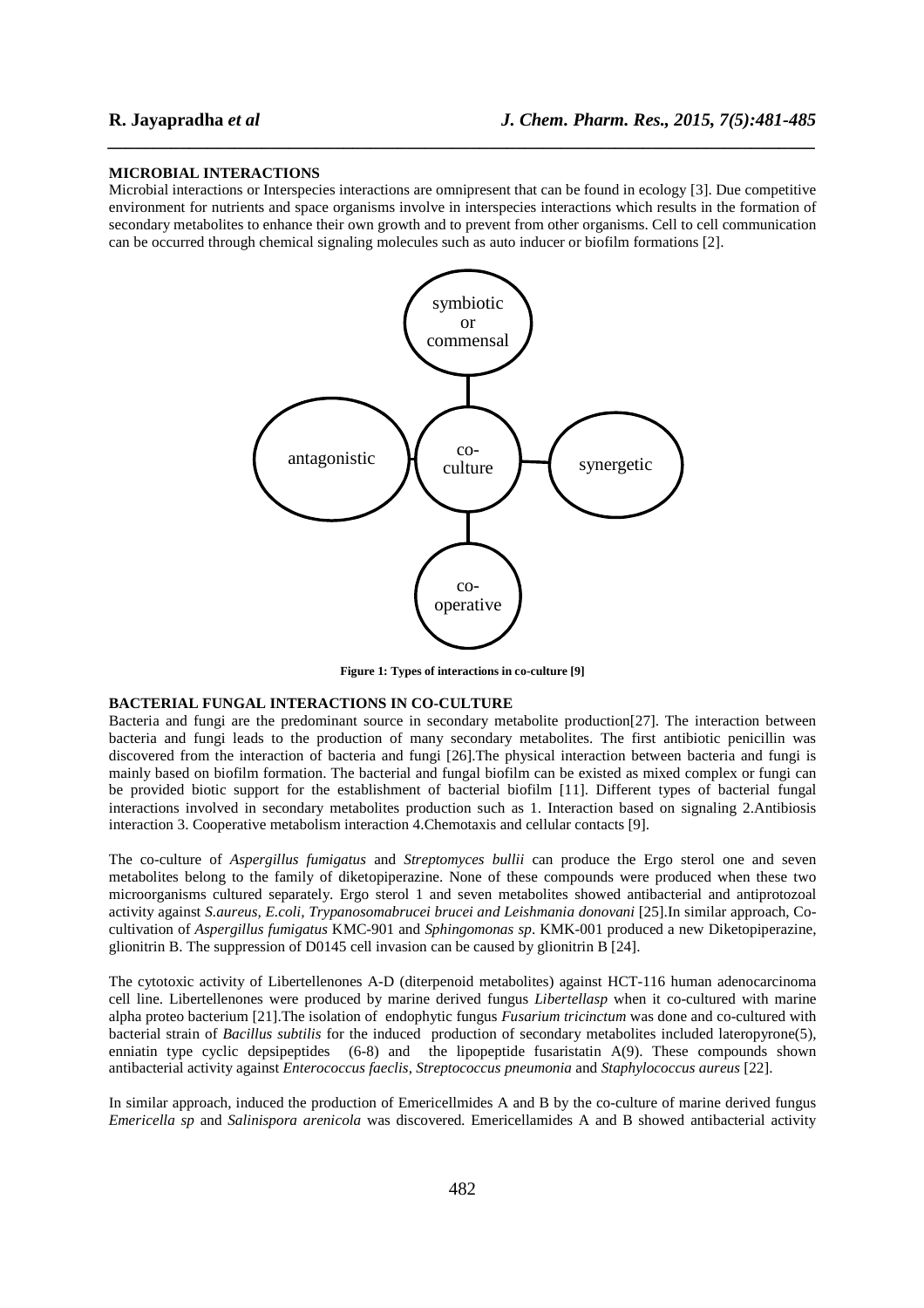against *Staphylococcus aureus* which is methicillin resistant [20].The production N-formyl alkaloids from the coculture of *Aspergillus fumigatus* and *Streptomyces peucetius* was reported andcytotoxic activity of N-formyl alkaloids were carried out on NCI-60 cell line and it has shown significant activity against cell line [35].

*\_\_\_\_\_\_\_\_\_\_\_\_\_\_\_\_\_\_\_\_\_\_\_\_\_\_\_\_\_\_\_\_\_\_\_\_\_\_\_\_\_\_\_\_\_\_\_\_\_\_\_\_\_\_\_\_\_\_\_\_\_\_\_\_\_\_\_\_\_\_\_\_\_\_\_\_\_\_*

 The antibiotic activity in the co-culture of *Bacillus subtilis* and *Rhizopus peka* were expressed both in pure culture and co-culture in which co-culture shown higher activity than mono culture. The production of antibiotic from *Rhizopus peka* can be influenced in the presence *Bacillus subtilis* [10]*.* 

# **BACTERIAL INTERACTION IN CO-CULTURE**

Marine bacteria have been produced many bioactive secondary metabolites [30]. The competition for resources like nutrients and space leads to the production of metabolites by the help of microbial interactions. Bacterial communications occurs by chemical signaling molecules such as auto inducers [32]. It has proven to be an abundant source for the production of structurally distinctive bioactive secondary metabolites [29].

Co-cultivation of *Actinokineospora sp.* EG 49 and *Nocardiopsis sp*.RV163 induced the production of known ten compounds such as angucycline, diketopiperazine and beta carboline derivatives (1-10) and also induced the production of three natural products N- $(2-hydroxyphenyl)$ -acetamide $(11)1.6$ -dihydroxyphenazine (12) and 5a, 6, 11a, 12-tetrahydro-5a,11a-dimethyl[1,4]benzoxazino[3,2-b][1,4]benzoxazine(13a).Among these, only phenazine(12) was shown activity against *Trypanosomabrucei and bacillus sp* P25 also against *Actinokineospora sp*.EG49 [6].

The co-culture system between *Streptomyces sp.* and *Tsukamurella pulmonis* for antibiotic production. Antibiotic A33853 and aclacynomycin were produced by *S.albogriseolus* S430 and *S.panayensis* TT1712 when co-cultured with *T.pulmonis* [12].Ina similar approach, the cross species interaction of *Streptomyces padanus* and *Rhococcus facians* resulted in the production of rhodostreptomycin A(1) and B (2), two isomers of a new class of aminoglycosides. These antibiotic exhibited activities against *H.pylori*. None of them produced activity against *S.cerevisiae* and human leukemia cell (HL-60)[16]. Similar to this work, isolation of four marine epibiotic bacteria *Bacillus sp*.S3, *B.licheniformis* D1,*B.pumilus* S8*,* and *Serratia marcescens4* were carried out andco-cultured with pathogens and bio fouling strains. It enhanced the antifungal activity against *Y.lipolytica* and antibacterial activity against *P.aeruginosa* [8].

Indole and diketopiperazine were obtained from competitive induction between Bacillus isolate (UA-094) and bacillus strain (UA-089) [30]. In further study, the cell to cell communication between *Halobacillus salinus* and *Vibrio harveyi* which leads to the production of two phenethylamide metabolites. These nontoxic metabolites can be acted as antagonist for bacterium quorum sensing molecules with N-acyl homoserine [29].

The microbial competition between *Streptomyces tenjimariesis* with different bacterial isolates can induce the production of istamycin. Among 53 bacterial isolates only 12 bacterial species induced the istamycin production in *S.tenjimariensis* [28]*.* Alchivemycin A was produced from the co-culture of *T.pulmonis* which is mycolic acid containing bacteria and *Streptomyces endus* S-522. Mycolic acid presents in the outer layer of the bacterium induced the natural product biosynthesis in *Streptomyces endus* S-522[23].

### **FUNGAL INTERACTION IN CO-CULTURE**

Fungi are prodigious sources for the production of natural products [5]. Antibiotics like penicillin, cyclosporine were produced by fungi which have distinctive and unusual pathways for the production of secondary metabolites[14]. In a competitive environment fungi will synthesis enzymes and secondary metabolites for enhancing their own growth. Interconnecting network of fungi can be formed as multicellular filaments (mycelia). Two mycelia can interact with each other in various ways like neutralistic and mutualistic which leads to the formation of bioactive compounds [3]. The genes which are responsible for the production of secondary metabolites are formed as clusters and remain silent in fungi. These genes can be expressed by fungal interactions [4].

When two different fungi *Fusarium tricintum* and *Fusarium begonia* were co-cultured, two linear depsipeptides, subenniatins A and B(1-2) were found. These compounds were allowed for antibiotic activity against *Pseudomonas aeruginosa, E.coli* and *S.Aureus* . But none of them were active at the concentration of 64 *µ*g/ml [31].In another approach, the interaction of two marine derived fungal strains *Penicillium sp* and *Trichoderma sp* for the production of two new polyketides 1 and 2. These polketides were undergone for ESI-MS [15].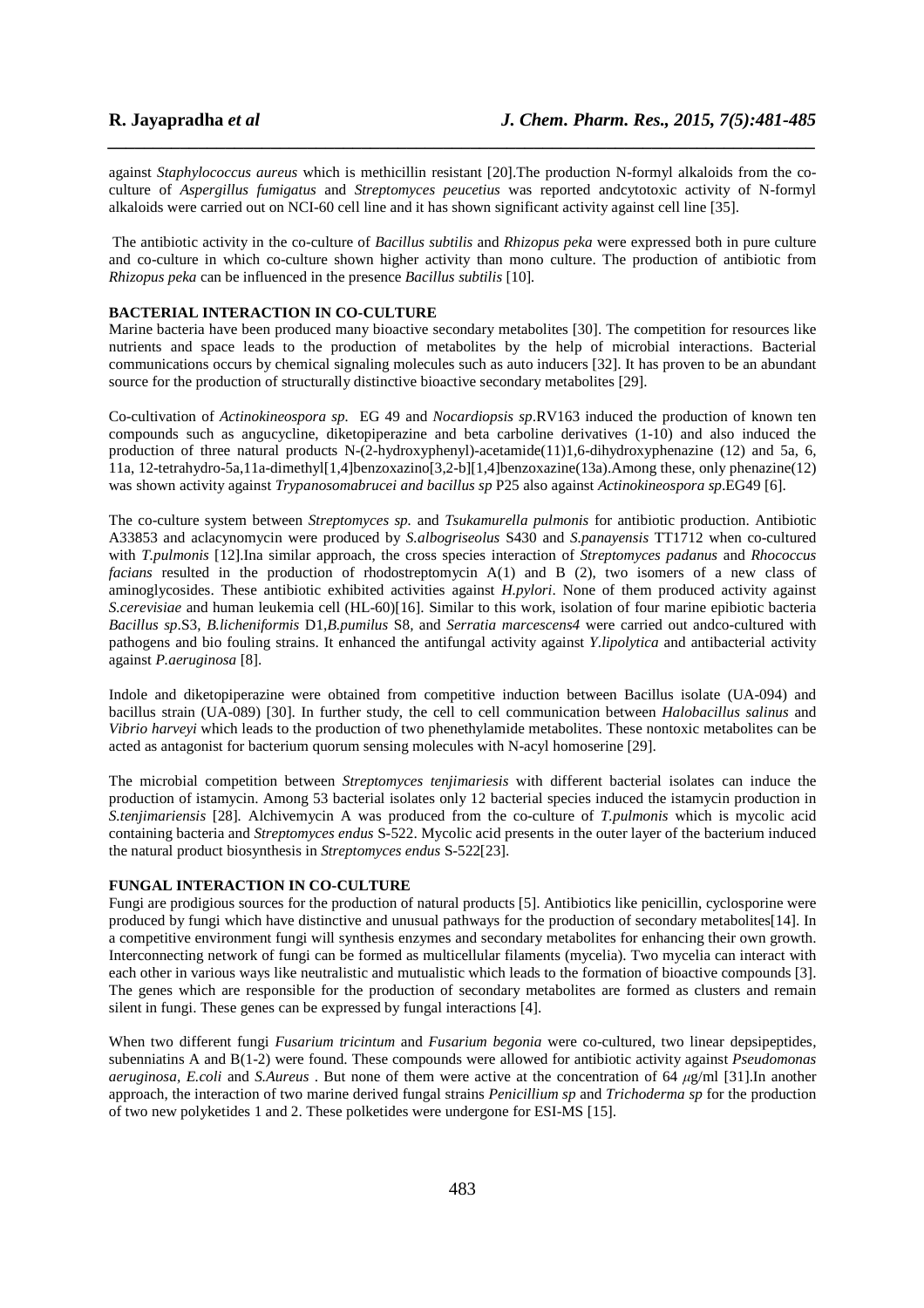In further study, the production of new alkaloid aspergicin and known compounds ergosterol and neoaspergillic acid by two mangrove derived epiphytic fungi in mixed fermentation. These compounds shown activity against *B.dysenteriae, E.coli, S.aureus B.subtilis S.epidermis* and *B.proteus,*[34]. The production of novel xanthone derivative by the co-culture of two epiphytic unidentified mangrove fungi. Xanthone derivative antifungal activity was obtained against *gloeosporium musae* and *peronophthora cichoralearum* [17].The new lipoamino peptides and acremostatin A, B and C were produced by the co cultivation of *Acremonium sp* Tbp-5 and *Mycogone rosea* DSM [7].

*\_\_\_\_\_\_\_\_\_\_\_\_\_\_\_\_\_\_\_\_\_\_\_\_\_\_\_\_\_\_\_\_\_\_\_\_\_\_\_\_\_\_\_\_\_\_\_\_\_\_\_\_\_\_\_\_\_\_\_\_\_\_\_\_\_\_\_\_\_\_\_\_\_\_\_\_\_\_*

# **INTERACTION OF OTHER ORGANISMS IN COCULTURE**

The co-culture of *Saliva miltiorrhiza bunge* (lamiacee) and *Bacillus cereus* bacteria which induced the production of tanshinone by 12 folds and yield of tanshinone was also increased from 1.40mg/l to 10.4 mg/l [33].The co cultivation of the suspension cells of *Taxus chinensis var.nairei* and endophytic fungi *Fusarium mairei* was produced paclitaxel which is 38 fold higher than mono culture. The productivity of paclitaxel was 25.63mg/l in coculture [18].Co cultivation of *Haliotis discus hannai* and sea cucumber *stichopus japonicas* can reduce the inorganic nitrogen in water and enhance their growth [13].

In further study, seventy five marine bacterial strains associated with four sponges(*Mycale mannarensis, Spongia sp, Echinodictyum sp* and *Sigmadocia fibulatus*) were isolated for antibiotic production against *Bacillus subtils , E.coli, Vibrio harveyi* and fungal strain of *Candida albicans*. Among these, 20% of strains were antibiotic producers with activity from broad to species specific [1].

# **CONCLUSION**

The studies reported in this review clearly described that the co-culture is an effective method for the production of secondary metabolites by bacteria and fungi. Co-cultivation could be leads for the biomedical research. This promising method can be used for the induction of novel structures and bioactive compounds in the field of drug discovery. But the interspecies interaction of microbes is complex and still clearly unknown. The clear expression of silent pathways due to cross species interaction and chemical defense mechanism are needed to be found in the future.

## **REFERENCES**

[1] TP Anand; AW Bhata; S Yogesh; Shoucheb; U Roy; J Siddharth; P Siddhartha; Sarma,*Microbiol. res.,***2006**,161, 252-262.

[2]J Bader; EM Gerlach; MK Popovic; R Bajpai; U Stahlal, *J. Appl.Microbial.,* **2010**,109, 371-387.

[3] S Bertrand; N Bohni; S Schnee; O Schumpp; K Gindro; JL Wolfender, *Biotechnol. Adv.,* **2014**, 32,1180-1204.

[4] AA Brakhage; VSchroeckh,*Fungal Genet.Biol.*,**2011**,48, 15-22.

[5] AM Calvo; AR Wilson; JW Bok; NP keller,*Microbiol. Mol. Biol. R.*,**2002**, 66, 447-459.

[6] Y Dashti; T Grkovic; UR Abdelmohsen; U Hentschel; RJ Quinn,*Mar.drugs.*,**2014**, 12, 3046-3059.

[7] J Degenkolb; S Heinzea; B Schlegela; G Strobelb; U Grafe, *Biosci. Biotechnol. Biochem.*,**2002**, 66(4), 883-886.

[8] DH Dusane; P Matkar; VP Venugopalan; AR Kumar; SS Zinjarde, *Curr. Microbiol.,* **2011**, 62,974-980.

[9] FP Klett; P Burlinson; A Deveau;M Barret; M Tarkka; A Sarniguet A, *Microbiol. Mol. Biol. R.*, **2011**,75(4), 583-609.

[10]T Fukuda; K Tsutsumi; H Morita, *Jpn. J. Food Eng.,* **2008**, 9(2),99-106.

[11]DA Hogan;MJ Wargo;N Beck, *Horizon Scientific Press*, **2007**, 235–245.

[12]Y Igarashi, NISR Research GRANT,**2005**.

[13]KK Ho; JY Kwon; YM Kim,*Aquaculture,* **2003**, 216, 87-93.

[14]NP Keller; G Turner; WJ Bennett, *Nat. R.Microbiol.*, **2005**, 3, 937-947.

[15]MH Kossugaa; AG Ferreirab; LD Settec;Roberto; RSG Berlinck,*Nat. Prod.Commun.,* **2013**, 8(6), 721.

[16]K Kurosawa; I Ghiviriga; TG Sambandan; PA Lessard; JE Barbara; C Rha;AJ Sinskey, *J. Am. Chem. Soc.*, **2008**, 130, 1126-1127.

[17]C Li; J Zhang; CShao; W Ding; Z She; Y Lin,*Chem. Nat. Compd.,***2011**,47, 382–384.

[18]YC Li; WY Tao; L Cheng. *Appl. Microbiol.Biotechnol.,* **2009**, 83, 233-239.

[19]AMarmann; AHAly; W Lin; B Wang;P Proksch,*Mar. Drugs.,* **2014**,12, 1043-1065.

[20]DC Oh; CA Kauffman;PR Jensen; W Fenical, *J. Nat. prod.*,**2007**, 70, 515-520.

[21]DC Oh; PR Jensen; CA Kauffman; W Fenical,*Bioorg. Med. chem.,* **2005**, 13, 5267-5273.